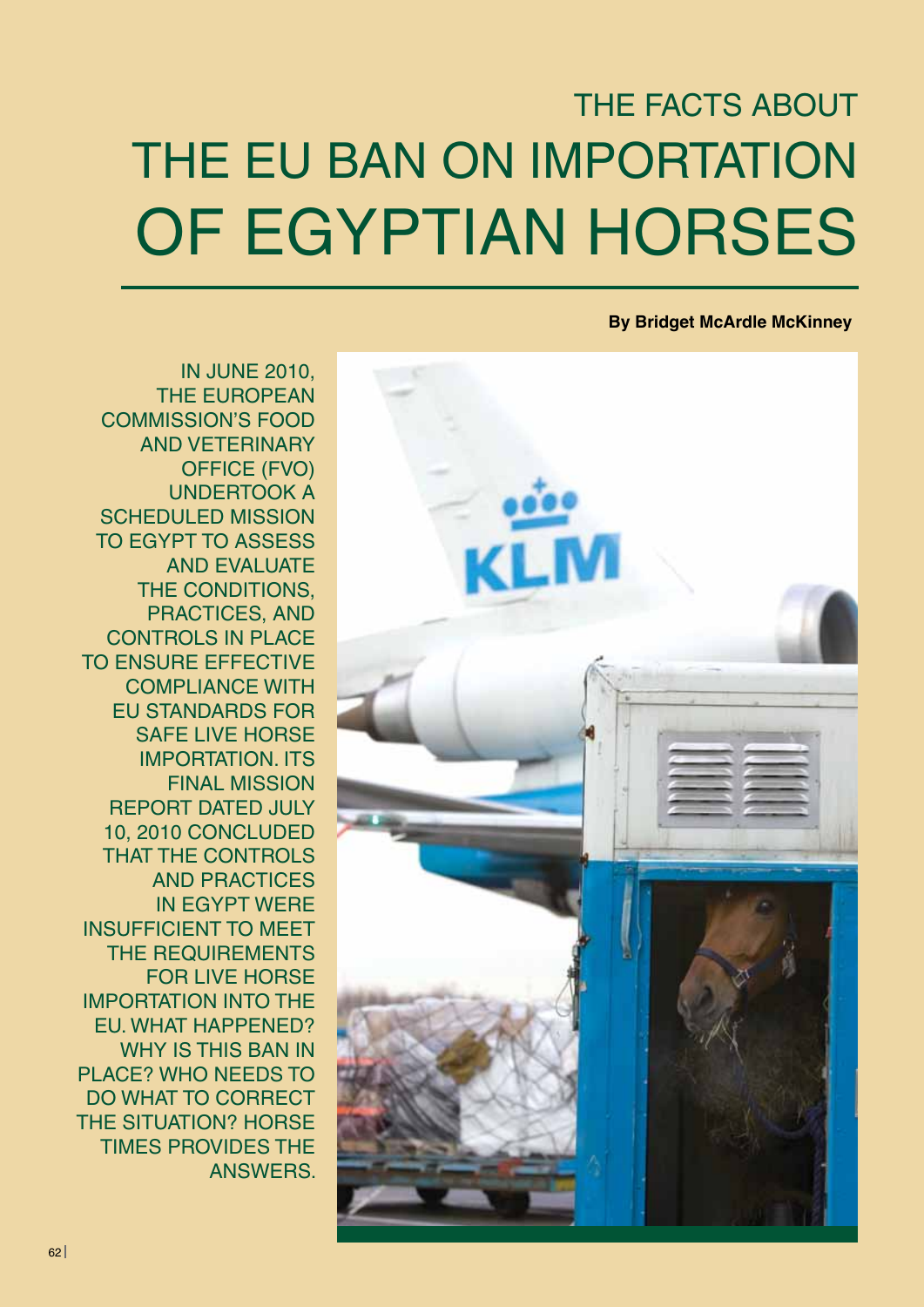#### **HOW THE FVO WORKS:**

The FVO polices compliance with EU animal health and welfare standards. It enforces these standards by allowing or banning importation of animals following audits and inspections of EU member states and non-member trading and treaty countries, according to an annual published inspection schedule.

With respect to Egypt, this FVO compliance and enforcement function is a result of the 2001 Association Agreement between Egypt and the European Union supplemented by the parties' Action Plan of 2007. The published FVO programme for 2010 scheduled an inspection for Egypt as well as China and Jordan for compliance with EU requirements for the importation of live horses. In that year the FVO also inspected 50 other non-member trading or treaty countries for plant and animal health, and, in fact, in 2010 conducted two other scheduled programme inspections in Egypt, one for the plant health of palms and potatoes and the other for pesticide residues.

## **EU FINDINGS:**

The FVO inspection team visited Egypt from 7 to 14 June 2010 and conducted 19 site visits. Its findings and conclusions (full text link: http://ec.europa.eu/food/fvo/act\_ getPDF.cfm?PDF\_ID=8476) can be summarised as follows:

#### **1. Relevant National Legislation:**

Legislation regarding equine infectious diseases has not been updated since 1967, is outdated, and does not include some serious diseases which need to be monitored. There is no requirement in the law for notification of contagious equine diseases and no rules for the collection, storage, trade or use of equine semen. The financial penalties found in the 1966 Agriculture Law for non-compliance have not been changed since then and are wholly inadequate for deterrence.

#### **2. Competent Authority:**

The main criticism of the organisation





of the governing authorities was that the civil service vets were free to also act as private vets, thus creating a conflict of interest in respect of certification for purposes of preexport and export of live horses.

## **3. Laboratory Services:**

There is only one official equine health lab in Egypt, but the lab had been performing only tests for horse flu, not the other diseases required to be tested for importation, and while the lab had test kits for a range of infectious or contagious diseases those kits were either expired or had been held at inappropriate temperature affecting their reliability. There were no arrangements to certify and use other laboratories.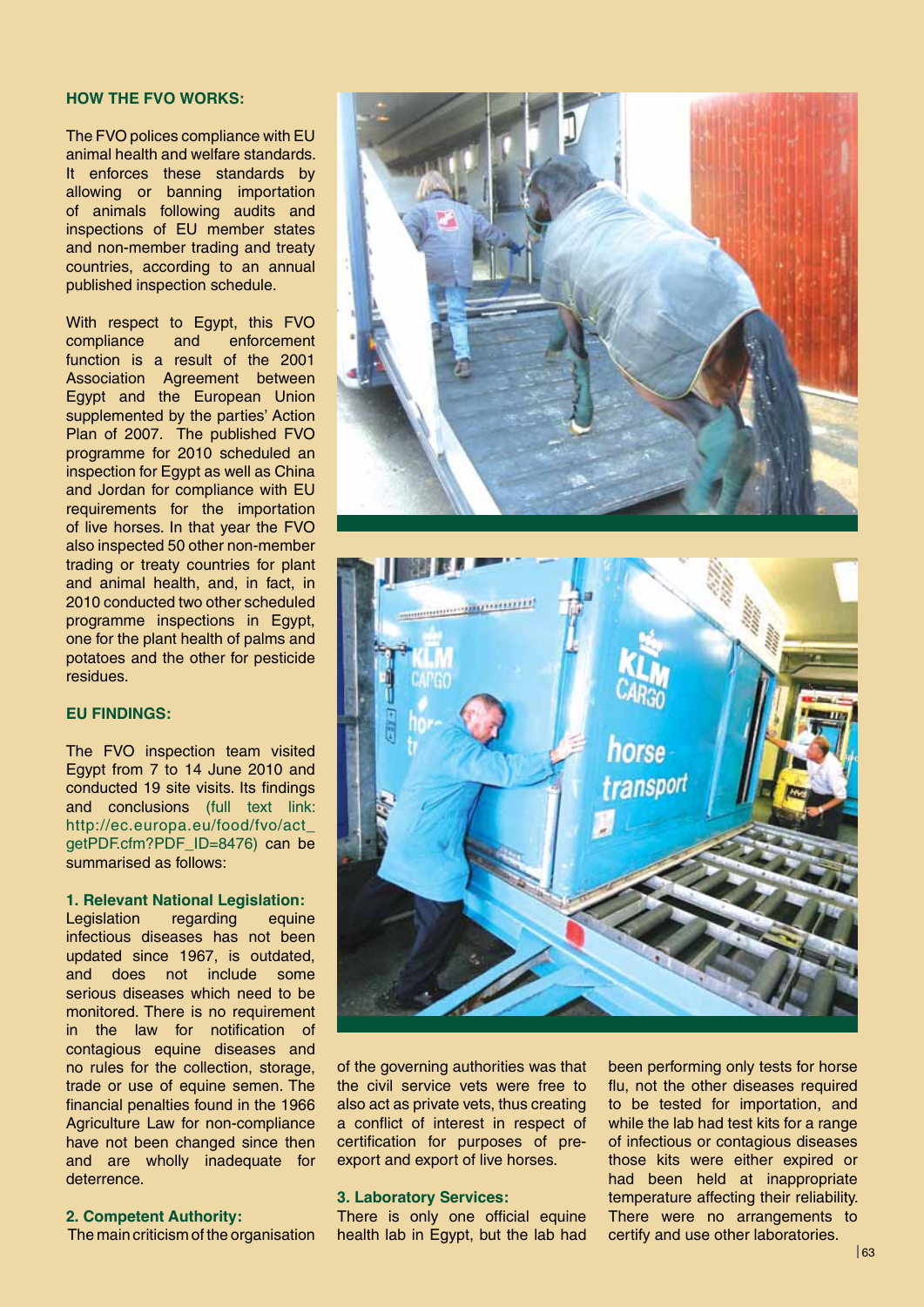## **4. Animal Identification:**

Identification of horses is private, voluntary, and unofficial, handled by the internationally-recognised Agricultural Organisation for Horses (EAO) and the Egyptian Equestrian Federation (EEF), even though by law Egypt's General Organisation of Veterinary Services is the official body in charge of identification and registration of horses and has not formally delegated these tasks to those organisations nor does it directly supervise them.

#### **5. Animal Health Controls:**

Egypt has no active equine disease surveillance mechanisms in place. There are no animal health procedures or precautions in place in respect of markets or gatherings of horses. There are no provisions for notification of an out-break of equine disease. In the opening meeting, the team was told that there was no West Nile fever in Egypt, but when meeting vets at a university they were told that, indeed, not only was West Nile fever present, it was of a completely different strain from that in neighbouring countries.

#### **6. Import Controls:**

The authorities in Egypt performed only ad hoc risk analysis for importation of live animals; specific criteria for entry, including testing for specific diseases of relevance or reports of refusal or acceptance of the animal, were unavailable. There is no standard import certificate and the official vet himself "indicated that due to the lack of clarity in their own animal health requirements they could not control the adequacy of the certificates accompanying the animals." The inspection team reported that they saw import documents for wild zebras from an African country, which cannot be considered free of African horse sickness, but the zebras had not undergone any quarantine or lab testing before entering Egypt.

#### **7. Export to the EU:**

 According to the report, official export controls appear nearly non-existent. Quoting from the mission report, the concerned Egyptian authority "does not organise, regulate, check, or supervise the certification of



animal health requirements of the country of destination. In practice the mission team was informed that those animal health certificates were issued by non-official veterinarians. working for and on behalf of one of the unofficial self-regulating identification and registration bodies [i.e., EAO and EEF]. Underlying health and identity documentation from these two organisations was missing or inadequate. The mission team noted that the national animal health certificates seen at the airport quarantine department are in an official pad and that the blank page forms had already been pre-stamped with an official stamp.

**8 Control over Vet Medicinal**  performed unnecessary vaccinations for Venezuelan encephalomyelitides should not be allowed, as the vaccinated animals cannot be differentiated from infected animals.

## **EU OVERALL CONCLUSIONS:**

"The lack of supervision and